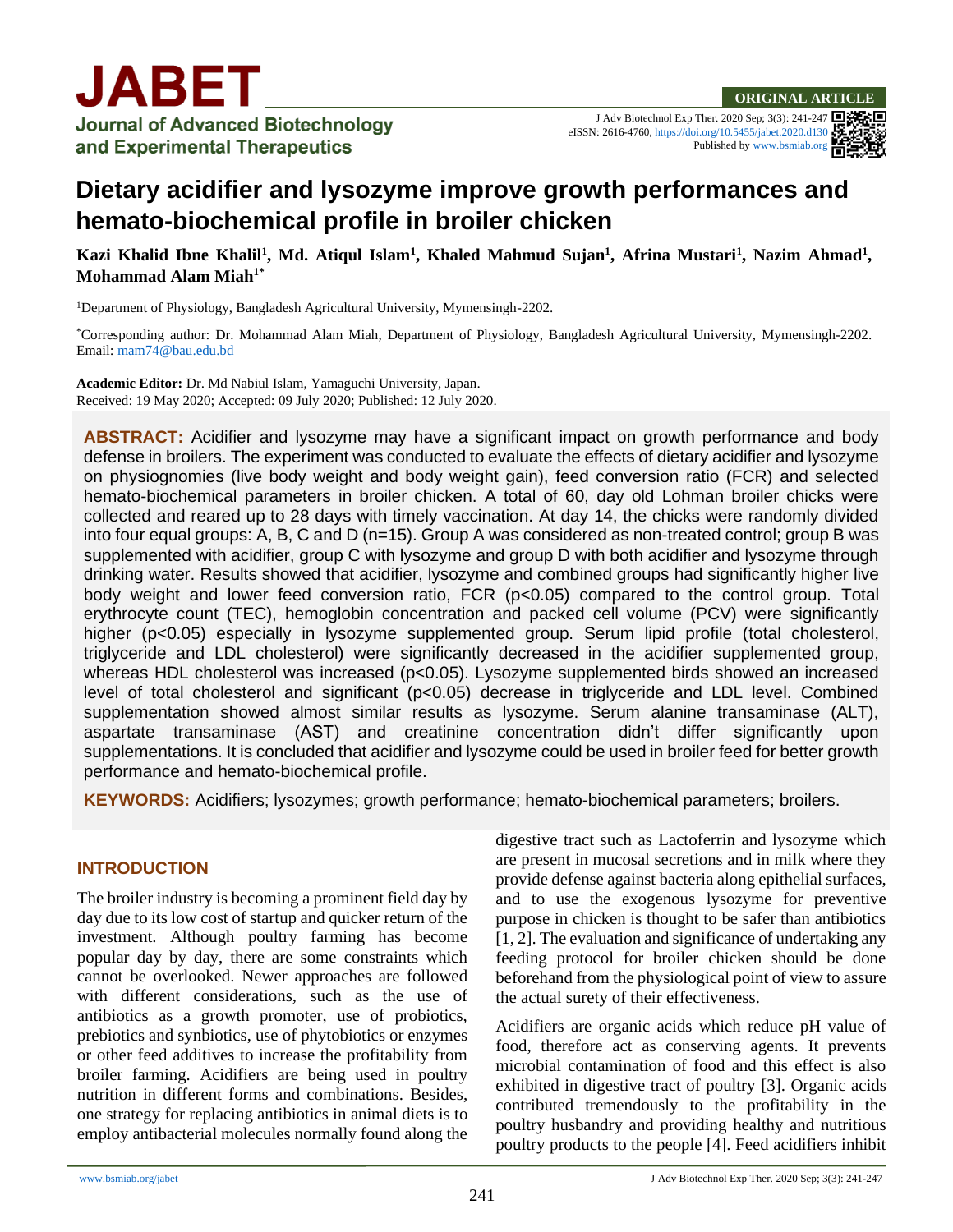the growth of pathogenic intestinal microflora and results in better growth and performance of the chicken [3]. They also act as mold inhibitors. Acidifiers improve protein and energy digestibility by decreasing microbial competition with the host for nutrients and endogenous nitrogen losses by lowering the incidence of subclinical infections and secretion of immune mediators. Acidifiers involve in reducing production of ammonia and other growth-depressing microbial metabolites. In presence of organic acids, pH of digesta decreases, increase pancreatic secretion and also have an effect on intestinal mucosa [5]. Acidifiers have benefits related to uncontrolled variables such as the buffering capacity of dietary ingredients, presence of other antimicrobial compounds, cleanliness of the production environment, and heterogeneity of gut microbiota. Microbes compete with the host for nutrients and nutrient absorption increases by reducing the microbial population with the help of acidifier, so the digestion of protein and energy improve [6]. Various acidifier preparations are available in the market at present and their indiscriminate uses are in practice without much scientific information. However, information on the use of acidifiers, their levels in broiler diets in our country condition and its effects on growth performance and hematology is yet to be studied further.

Again, lysozyme is a common enzyme that is commercially obtained from avian egg white and is widespread in many tissues and secretions of animals [7]. Chemically it is an [antimicrobial](https://en.wikipedia.org/wiki/Antimicrobial) enzyme that takes part in the [innate immune system.](https://en.wikipedia.org/wiki/Innate_immune_system) Lysozyme is a [glycoside](https://en.wikipedia.org/wiki/Glycoside_hydrolase)  [hydrolase](https://en.wikipedia.org/wiki/Glycoside_hydrolase) that catalyzes 1,4-beta-linkages between [N](https://en.wikipedia.org/wiki/N-acetylmuramic_acid)[acetylmuramic acid](https://en.wikipedia.org/wiki/N-acetylmuramic_acid) and [N-acetyl-D-glucosamine](https://en.wikipedia.org/wiki/N-acetyl-D-glucosamine) residues in [peptidoglycan](https://en.wikipedia.org/wiki/Peptidoglycan) of [gram-positive bacterial](https://en.wikipedia.org/wiki/Gram-positive_bacteria) cell wall [8]. Some studies have reported significant function of lysozyme in various organisms as a defender against bacteria [9]. So, levels of lysozyme are most effective, as well as determining which critical periods of the broiler growth cycle lysozyme may have the greatest impact on growth performance and microbial populations of the gastrointestinal tract (GIT) of broiler chickens. Research regarding the use of lysozyme as an alternative to antibiotics for poultry is limited. Therefore, the usefulness of supplementation of acidifier and lysozyme in addition to commercial feed, with revealing their effects on hemato-biochemical parameters in broiler, is yet to be investigated. The research work was aimed to know the effects of dietary acidifier, lysozyme and their combined supplementation on growth performance, hemato-biochemical profile and on liver and kidney function test.

# **MATERIALS AND METHODS**

#### **Statement of the experiment**

The research was conducted at the experimental shed of the Department of Physiology, Faculty of Veterinary Science of Bangladesh Agricultural University, Mymensingh during the period from 1st November 2018 to 28th November 2018. A total of sixty healthy day-old Lohman broiler chicks were purchased from Agro-Industrial Trust Hatchery Ltd, Digharkanda, Mymensingh.

## **Ethical approval**

The present research work and all experimental protocols were approved and performed according to the guidelines for the care and use of animals as established by Animal Welfare and Experimentation Ethics Committee, Bangladesh Agricultural University, Mymensingh, Bangladesh [AWEEC/BAU/2020-15].

## **Experimental design**

The experiment was conducted in a completely randomized design. On the 14th day of age, broiler chicks were randomly divided into the four equal groups; each group contained 15 birds receiving the following treatment, i) Group A - untreated control and received non-medicated water, ii) Groups B - acidifier - 1 ml/L through drinking water, iii) Group  $C$  - lysozyme at the rate of - 1 g/4 L drinking water, and iv) Group D- both acidifier and lysozyme. Initial body weight of each bird was recorded and kept them separately. Bodyweight was recorded at seven days interval up to the end of the experimental period and the birds were sacrificed to collect a blood sample for hematological studies (TEC, Hb and PCV) and serum sample for biochemical studies (Lipid profile, AST, ALT and creatinine). All parameters were analyzed and compared with each other.

#### **Management of the experimental birds**

Broiler starter, grower pellet and broiler finisher feeds were obtained from ACI Godrej Agrovet Feeds Ltd, Dhaka, Bangladesh. From 12 to 23 days grower feed and 23 to 30 days finisher feed were supplied to the birds twice in a day. Acidifier used in this study was 'Fra® AC 34' marketed by ACI Animal Health Ltd, Bangladesh. It is a well-balanced mixture of Monoglycerides of propionic acid (Monopropionin), Monoglycerides of butyric acid (Monobutyrin) and essential oils. As a lysozyme preparation 'AciGuard WS' was used, which was also supplied by ACI Animal Health Limited,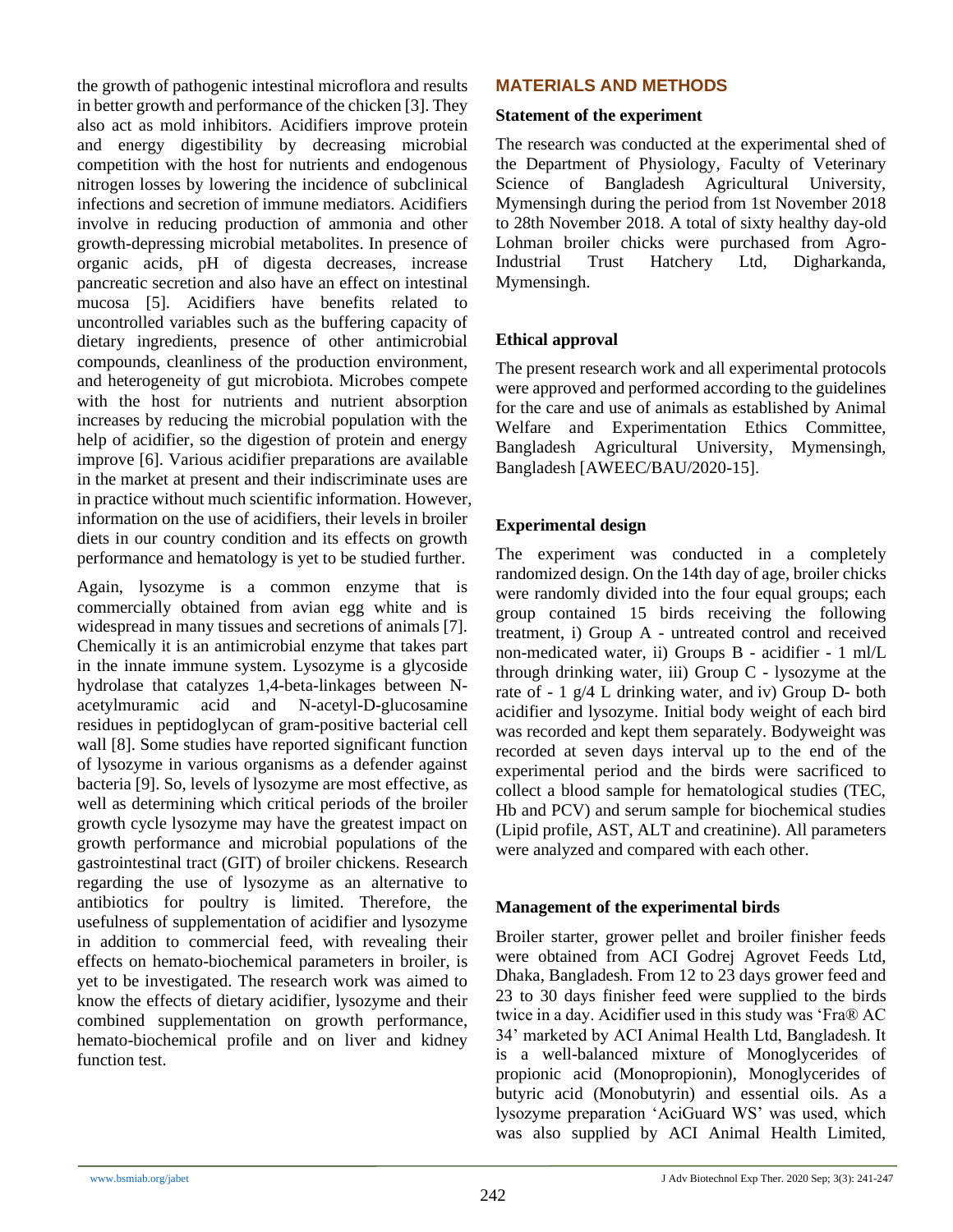Bangladesh. Feed supplementations were prepared on a daily basis. Birds received their freshly prepared daily medication in the morning hour of each day. The concentration of medications in the water, to give the required dose per kilogram of body weight was calculated by determining the water consumption and body weight of each bird on the day of medication. Managements and rearing of birds were strictly followed according to the standard broiler farming system. Birds were vaccinated against common infectious diseases as per manufacturers' instructions. Strict biosecurity measures were taken during the experimental periods.

#### **Measurements of body weight and feed conversion ratio (FCR)**

The bodyweight of each bird was measured in a weekly basis at 14th, 21th and 28th days of age using digital balance and total body weight gain were calculated (body weight gain= final body weight – initial body weight). FCR was determined by the formula: total feed consumed by birds, divided by total body weight gain. Feed consumption is the amount of feed consumed by the birds in a period of time. Feed intake was calculated as the difference between the amount of feed supplied to the birds and the amount of feed that remained at the end of each feeding period. At the end of the week, the total amount of feed was calculated by the sum of several days' consumed feed.

#### **Blood collection**

After completion of the experimental period, blood samples were collected at slaughter. About 10 mL of blood was collected from each bird. Half of the blood was kept in a sterile test tube containing anticoagulant (3.8% Trisodium citrate solution) at a ratio of 1:10 and remaining half of the blood was taken in another sterile test tube without any anticoagulant for preparing serum [10].

# **Preparation of serum**

Test tubes containing blood without anticoagulant were kept in a slanting position at room temperature. These samples were refrigerated overnight at 4°C. The separation of serum from the clotted blood was achieved following centrifugation at 1000 rpm for 15 min. These cell-free serum samples were preserved at  $-20^{\circ}$ C for further biochemical analysis.

#### **Hemato-biochemical analysis**

The estimation of selected hematological parameters (Hb, TEC and PCV) were performed within two hours of the collection according to the standard procedure [10]. The biochemical tests were performed in collaboration with Professor Muhammad Hossain Central Laboratory, Bangladesh Agricultural University, Mymensingh. The serum total cholesterol, triglycerides, high density lipoproteins (HDL), creatinine, alanine aminotransferase (ALT) and aspartate aminotransferase (AST) were performed according to standard method [11] using a UV spectrophotometer T 80, PG instruments, Great Britain. Specific reagents from High Technology Incorporation (HTI), USA were used for each test.

# **Statistical analysis**

The data obtained in the laboratory was stored in Microsoft Excel-2013 and imported to the software Graph Pad Prism 8 for analysis. Results are expressed as the mean +SEM. One-way analysis of variance (ANOVA) was used for data analysis [12]. Significant differences between the groups were detected in the ANOVA using Tukey's multiple comparison test. P<0.05 was considered as statistically significant.

# **RESULTS**

## **Effects on the physiognomies (body weight, body weight gain and FCR) of broilers**

On the  $14<sup>th</sup>$  day of age, the mean body weights of different groups of broiler birds prior to treatment were more or less similar and not statistically significant (p>0.05). On the 21st day of age, the highest body weight was recorded in group C (lysozyme) and the lowest body weight was in group A (control). All the data were statistically significant ( $p<0.05$ ) (Table 1). Again, on the 28<sup>th</sup> day of age, the highest body weight was recorded in group C (lysozyme) followed by group D and group B and the lowest body weight was in group A (control). The body weight increased slowly in the control group A in respective days of the experiment but much rise in body weight was noticed in the treated groups (B, C and D) (Table 1). It was highest in group C in comparison with control group A. Although body weight on  $1<sup>st</sup>$  day of the experiment  $(14<sup>th</sup> \, \text{day})$  was more or less similar, a distinct fluctuation was observed with the advancement of age among different groups (Table 1). In parallel, there was a significant increase of body weight gain and % body weight gain among all treated groups compared to the control group  $(p<0.05)$  and maximum growth was observed in lysozyme treated group (Figure 1). The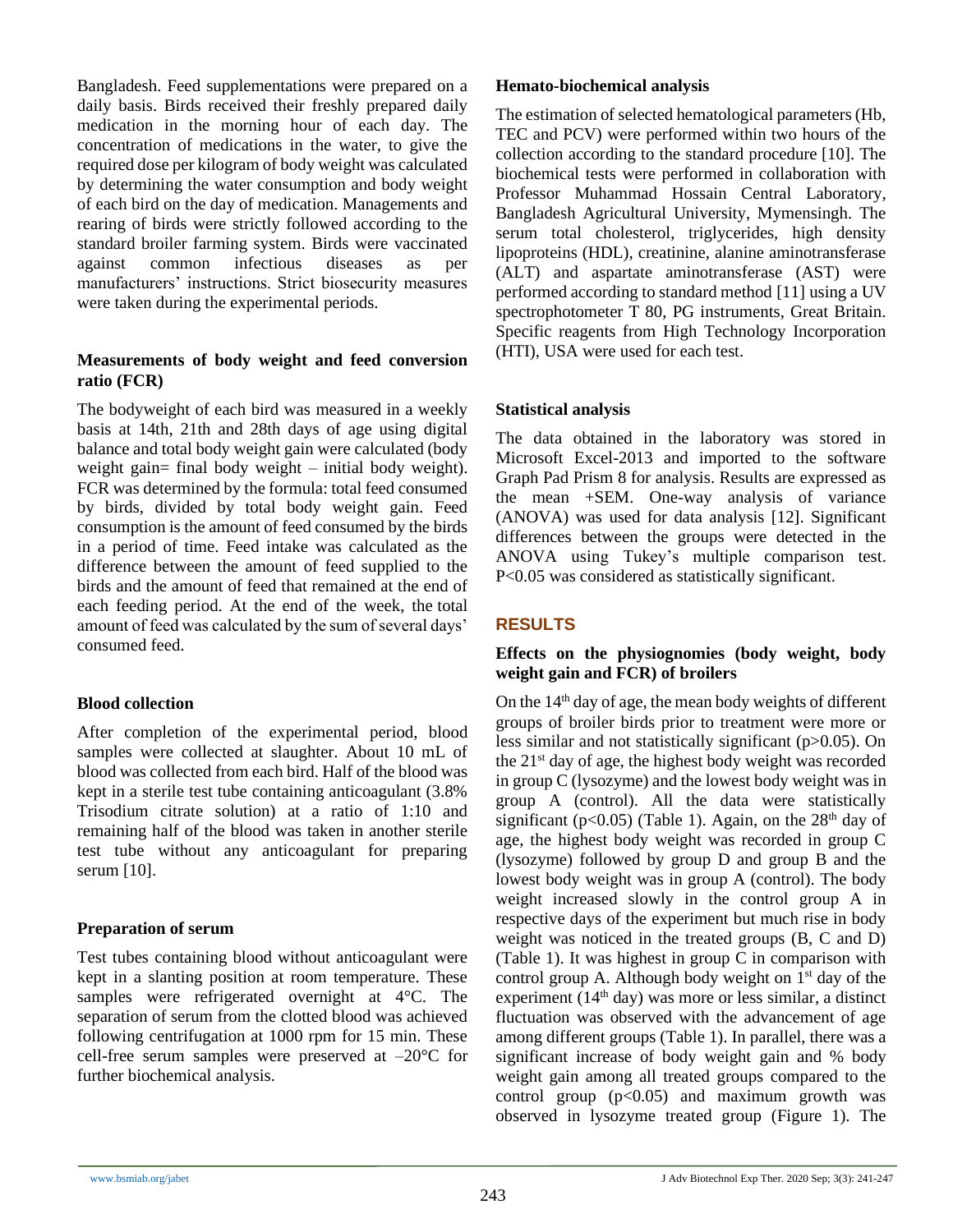highest FCR was recorded in group A (control) and decreased FCR was found in group B, C and D (Figure 1).

**Table 1.** Effects of dietary acidifier and lysozyme on live body weight (g) in broiler chicken at different time intervals

| <b>Groups</b> | Body weight (g) (Mean $\pm$ SEM) |                       |                           |  |
|---------------|----------------------------------|-----------------------|---------------------------|--|
|               | $14th$ day                       | $21st$ day (g)        | $28th$ day (g)            |  |
| Control       | $524.00 \pm 7.92$                | $1049.17 \pm 37.00^a$ | $1566.67 \pm 37.12^a$     |  |
| Acidifier     | $505.00 + 8.16$ <sup>ns</sup>    | $1290.83 + 27.28^b$   | $1895.00 + 22.77^b$       |  |
| Lysozyme      | $510.50 \pm 20.84$ <sup>ns</sup> | $1281.67 + 67.46^b$   | $1973.33 + 50.24^{\circ}$ |  |
| Combined      | $511.50 \pm 21.92$ <sup>ns</sup> | $1302.50 \pm 63.02^b$ | $1943.33 \pm 41.77$ °     |  |

a,b,c different superscript letters in a column denote significant difference at  $p<0.05$  level, ns - Not significant ( $p>0.05$ )



**Figure 1.** Effects of dietary acidifier and lysozyme on physiognomies (mean  $\pm$ SEM) in broiler chicken at 28<sup>th</sup> day of age. Broilers birds were reared with supplemented acidifier, lysozyme and both (details in materials and methods). A, body weight; B, body weight gain; C, percentage of body weight gain; D, feed conversion ratio (FCR). Different letters: a,b and c over a bar graph denote significant difference at p<0.05.

**Table 2.** Effects of dietary acidifier and lysozyme on hematological parameters in broiler chicken

| Groups        | <b>Control</b>       | <b>Acidifier</b>     | Lysozyme           | <b>Combined</b>    |
|---------------|----------------------|----------------------|--------------------|--------------------|
|               | $7.98 \pm$           | $8.11 +$             | $9.52 +$           | $8.10 \pm$         |
| Hb(g/dL)      | 0.09 <sup>a</sup>    | 0.09 <sup>a</sup>    | 0.17 <sup>b</sup>  | $0.12^a$           |
| <b>TEC</b>    | $2.33 \pm$           | $2.44 +$             | $2.95 \pm$         | $2.32 +$           |
| (million/uL)  | 0.06 <sup>a</sup>    | 0.04 <sup>a</sup>    | 0.06 <sup>b</sup>  | 0.10 <sup>a</sup>  |
| $PCV$ $(\% )$ | $31.04 \pm$          | $32.00 \pm$          | $37.76 \pm$        | $31.68 \pm$        |
|               | $0.73^a$             | $0.64^a$             | $0.35^{b}$         | $1.23^{a}$         |
|               | $133.37 \pm$         | $131.40 \pm$         | $132.62 +$         | $136.92 \pm$       |
| MCV(f)        | $3.47$ <sup>ns</sup> | $2.21$ <sup>ns</sup> | 3.39 <sup>ns</sup> | 3.36 <sup>ns</sup> |
| MCHC (%)      | $25.77 \pm$          | $25.39 \pm$          | $25.22 +$          | $25.09 \pm$        |
|               | 0.53 <sup>ns</sup>   | 0.51 <sup>ns</sup>   | 0.61 <sup>ns</sup> | 0.78 <sup>ns</sup> |
|               | $34.32 \pm$          | $33.32 \pm$          | $33.36 \pm$        | 34.35 $\pm$        |
| $MCH$ (pg)    | 0.78 <sup>ns</sup>   | 0.52 <sup>ns</sup>   | 0.46 <sup>ns</sup> | 1.37 <sup>ns</sup> |

a,b,cdifferent superscript letters in a row denote significant difference at  $p<0.05$ level, Mean  $\pm$  SEM, ns - Not significant (p>0.05).

#### **Effects on hematological parameters**

The mean values of hematological parameters (Hb, TEC, PCV and erythrocyte indices) in different treatment groups of broilers are presented in Table 2. The birds fed with the diet containing lysozyme had higher Hb, TEC and PCV values than birds fed with acidifier, combined and control groups. The data were statistically significant between lysozyme versus other groups. In case of erythrocyte indices including mean corpuscular volume (MCV), mean corpuscular haemoglobin concentration (MCHC) and mean corpuscular haemoglobin (MCH) didn't differ significantly (p>0.05) between the control and treatment groups and among the treatment groups.



**Figure 2.** Effects of dietary acidifier and lysozyme on lipid profile (mean  $\pm$ SEM) in broiler chicken at  $28<sup>th</sup>$  day of age. Broilers birds were reared with supplemented acidifier, lysozyme and both (see Materials and Methods for details). Blood samples were collected, and sera were separated and analysed for lipid profile. A, TC, total cholesterol; B, TG, triglycerides; C, LDL-c, low density lipoprotein cholesterol and D, HDL-c, high density lipoprotein cholesterol. Different letters: a,b, and c over a bar graph denote significant difference among the group at p<0.05 level.

#### **Effects on biochemical parameters**

The result showed that dietary acidifier with drinking water decreased the serum total cholesterol and LDL cholesterol level and improved HDL-cholesterol without altering the triglyceride values when compared to control (Figure 2). Birds of lysozyme treated, and combined group had lower triglyceride levels and higher serum total cholesterol and HDL cholesterol values without significant variation of LDL-cholesterol values. The mean values of liver and kidney function tests (ALT, AST and creatinine) in broilers supplemented with acidifier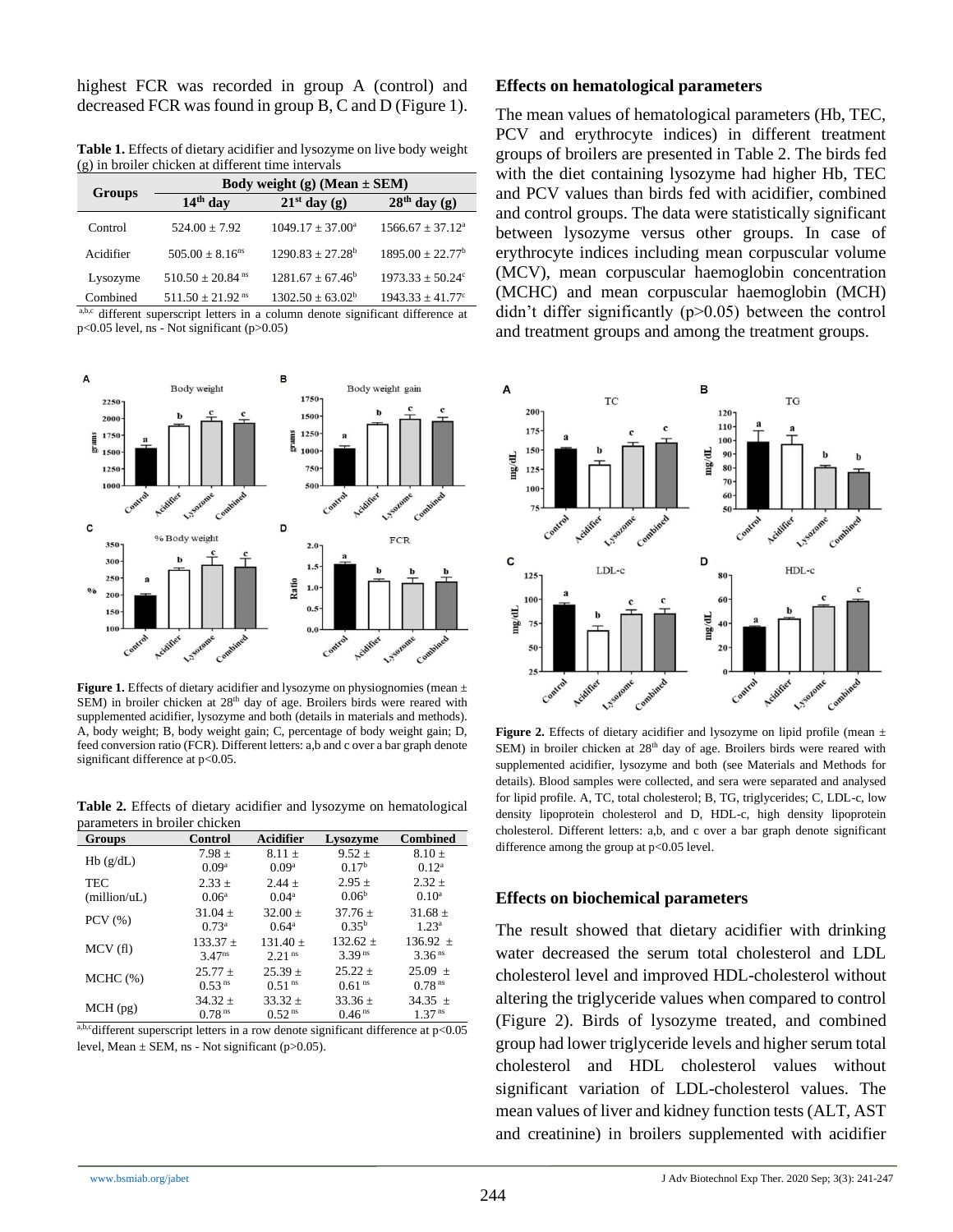

Figure 3. Effects of dietary acidifier and lysozyme on ALT, AST and creatinine (mean  $\pm$  SEM) in broiler chicken of the experimental groups. Broilers birds were reared with supplemented acidifier, lysozyme and both (see Materials and Methods for details). Blood samples were collected, and sera were separated and analyzed. A, AST, aspartate amino transferase; B, ALT, alanine amino transferase; and C, creatinine. ns - Not significant (p>0.05)

and lysozyme were slightly higher, but the values were within normal ranges and statistically non-significant (Figure 3).

## **DISCUSSION**

The experiment was conducted to study the effects of dietary acidifier and lysozyme on growth performance, hematological parameters (TEC, Hb, PCV, MCV, MCHC and MCH) and biochemical parameters (Total cholesterol, triglyceride, HDL-c, LDL-c, AST, ALT and creatinine) in broiler chicken. The increased rate of body weight gain was found in the treated group of broilers which might be due to an increased feed utilization, digestion, absorption and metabolism of supplied feed nutrients due to addition of acidifier and lysozyme. The result of the present study is similar with the findings of previous reports even though the doses, duration and route of administration were varied [13, 14, 15, 16], which stated that mean body weight and daily live weight gain were higher  $(p<0.05)$  in the chickens fed with acidified ration. Previously it was found that addition of transgenic rice that expresses lysozyme improved feed efficiency and the birds had increased villi height in the small intestine compared to birds fed with conventional rice [17]. There was a significant increase of body weight gain and % body weight gain among all treated groups compared with the control group  $(p<0.05)$  and maximum growth was observed in lysozyme treated group (figure 1). This may be due to decreased nutrient utilization by gut microflora, which is decreased in number by the action of lysozyme. This fact is supported by previous reports [18] that, weight gain by birds fed the 50 ppm lysozyme were greater  $(p<0.05)$  as it caused a negative effect on the growth of intestinal microbiota of broiler chickens from the cage trial. Supplementation of acidifier with drinking water was also found to be useful for growth in broiler rearing. This result is in line with the previous findings [19] that dietary inclusion of citric acid and avilamycin

showed the highest carcass weight in broilers which was significantly  $(p<0.05)$  higher than control group whereas, carcass weight of citric acid treated group was higher than control and avilamycin groups  $(p<0.05)$ . The present investigation showed that acidifier and lysozyme both have a significant ( $p<0.01$ ) lowering effect on FCR in broiler chicks and especially lysozyme treated birds achieved minimum FCR than other groups. Similar decrease in FCR was reported by other investigators [20, 21, 22].

The present study showed that dietary acidifier and lysozyme had positive effects on hematological parameters in broiler chicken. Hematological indices including WBC, RBC and hematocrit (Hct) were significantly increased in juvenile rainbow trout fish fed on varying levels of dietary lysozyme [23]. Improvement of erythrocyte count and the increasing of the hemoglobin concentration after the administration of lysozyme may be explained by an increased number of cells in the bone marrow. Lysozymes are associated with the development of monocyte-macrophage system and immunoglobulin. The acidifier supplementation improves blood cell producing organs (increased tibia weight and relative liver weight) in broilers [24]. But, the minimum hematological value in combined supplementation group may be due to the decreased lysozyme activity by relatively low pH and salts of acidifier. These findings are similar with previous findings [15, 24]. The present experiment revealed that lysozyme supplementation increased total cholesterol level, but insignificantly decreased in triglyceride and LDL-cholesterol level. On the other hand, acidifier supplementation decreased the total cholesterol and LDL-cholesterol. This may be due to the better utilization of supplied feed nutrients as a result of the decreased loss of nutrients by microbes and an increased anabolic activity occurring from increased villi height in ileum. Again, the combination of acidifier and lysozyme showed more or less similar activity like lysozyme alone, with slight decreased rate which may be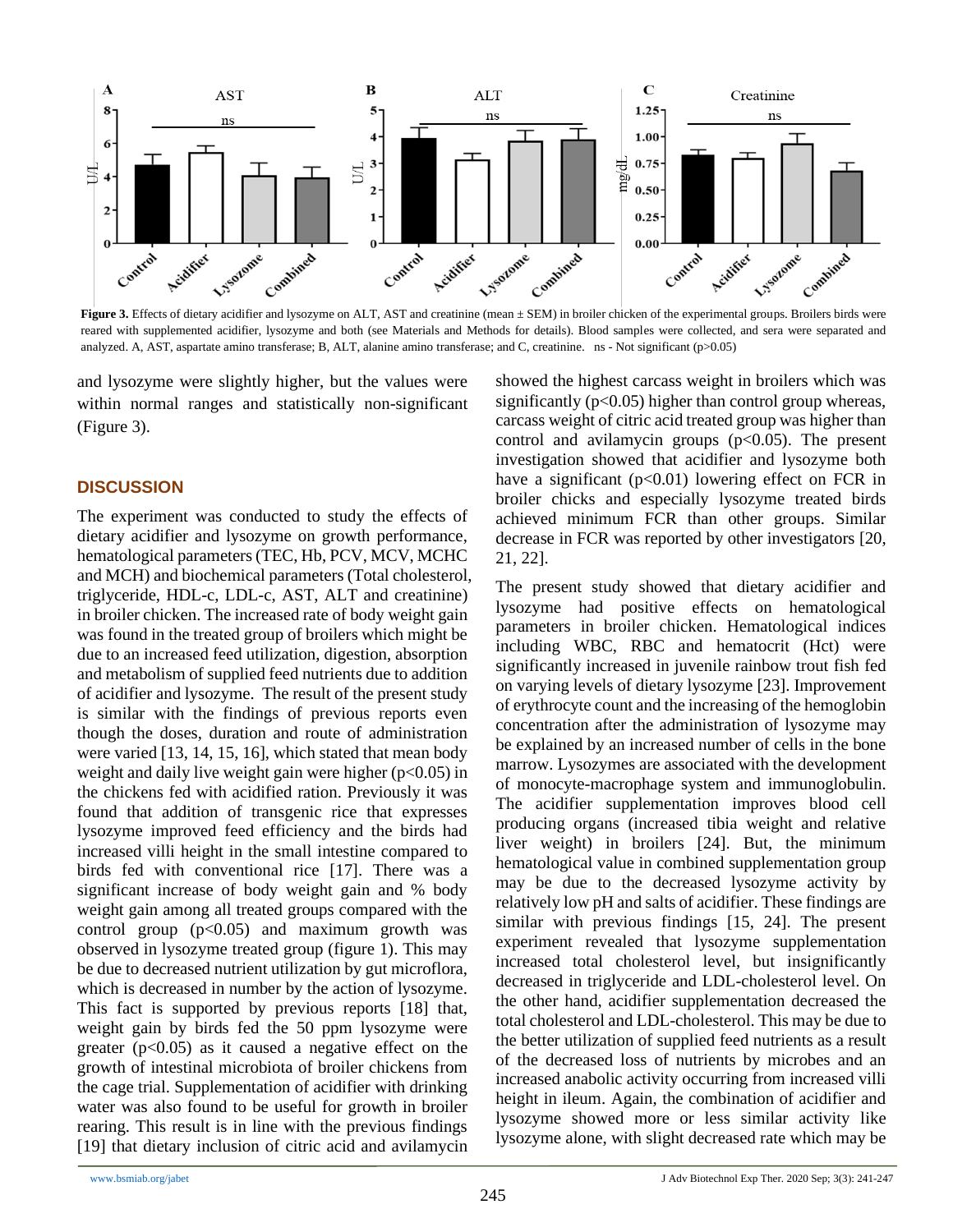due to some inhibitory effects of lysozyme at lower pH resulted by acidifier and environmental condition. It was previously reported that significant reduction in serum level of cholesterol, total lipid or low-density lipoprotein (LDL) was achieved due to dietary acidification. Acidifier stimulated immune response and reduced gut pH to make balanced gut microflora [25]. But, another report [26] differed that blood total protein and cholesterol values were not affected in the treatment groups of broilers by the use of acidified ration. In case of enzymes involved in liver and kidney function test (AST, ALT and creatinine), the results suggested that the use of acidifier, lysozyme or both might not influence the liver and kidney function of birds. This result coincides with the findings [15, 21] but differed the findings [24], which showed that there was increased serum AST and ALT activities concentration upon acidifier supplementation.



**Figure 4.** Schematic view of the experiment revealing promoting effects of dietary acidifier and lysozymes in broiler chickens

# **CONCLUSION**

It could be concluded from this research finding that the use of acidifiers, and lysozyme as feed supplement significantly ( $p<0.01$  and  $p<0.05$ ) increased weight gain, feed conversion ratio (FCR) and certain hematological parameters (Hb, TEC and PCV) probably due to their positive effects on feed utilization by increasing digestion, absorption and metabolism (Figure 4). But, when both are used simultaneously, the effect of lysozyme is reduced by lowered pH of acidifier. Although the cholesterol level increases in lysozyme supplementation, LDL-cholesterol is not increased significantly. So dietary acidifier and lysozymes can be used as an alternative to antibiotic growth promoter, individually for maximum broiler

production. The broiler chickens supplemented with acidifier and lysozyme are safe and economic compared to those supplemented with antibiotic growth promoter. Humans can consume safer animal protein to boost up the body defense system. Further study is needed to investigate the molecular mechanism of action of acidifier and lysozyme as well as their tolerance level.

# **ACKNOWLEDGEMENT**

This research work was supported by the NST fellowship of Bangladesh for MS degree to the first author of this article (Grant No. 1259/234/2017- 2018).

# **AUTHOR CONTRIBUTIONS**

MAM designed the experiment, analyzed data and wrote the final draft of the manuscript. KKIK performed the experiment, analyzed data and wrote the draft of the manuscript; MAI, performed the experiment. KMJ, AM and NA critically revised the manuscript.

# **CONFLICTS OF INTEREST**

The author declares no conflict of interest.

# **REFERENCES**

- [1] Gong M, Anderson D, Rathgeber B, MacIsaac J. The effect of dietary lysozyme with EDTA on growth performance and intestinal microbiota of broiler chickens in each period of the growth cycle. Journal of Applied Poultry Research. 2017; 26:1–8.
- [2] Abdel-Latif MA, El-Far H, Elbestawy AR, Ghanem R, Mousa SA, Abd El-Hamid HS. Exogenous dietary lysozyme improves the growth performance and gut microbiota in broiler chickens targeting the antioxidant and non-specific immunity mRNA expression. PLoS One. 2017; 12(10):e0185153
- [3] Ding X, YangW, Yang ZB, Yang WR, Jiang SZ, YiWen KF. Effects of feed acidifiers on growth performance, caecum microflora and nutrient and energy utilisation in broilers. European Poultry Science.2017; 81:1-13.
- [4] Patten JD and Waldroup PW. The use of organic acids in broiler diets. Poultry Science. 1988; 67 (8): 1178-82.
- [5] Pearlin BV, Muthuvel S, Govidasamy P, Vilivan M, Alagawany M, Farag MR et al. Role of acidifiers in livestock nutrition and health: A review. Journal of Animal Physiology and Animal Nutrition. 2020; 104:558–569.
- [6] Dibner JJ and Buttin P. Use of organic acids as a model to study the impact of gut microflora on nutrition and metabolism. Poultry Science Association, Inc.2002; 11:453–463.